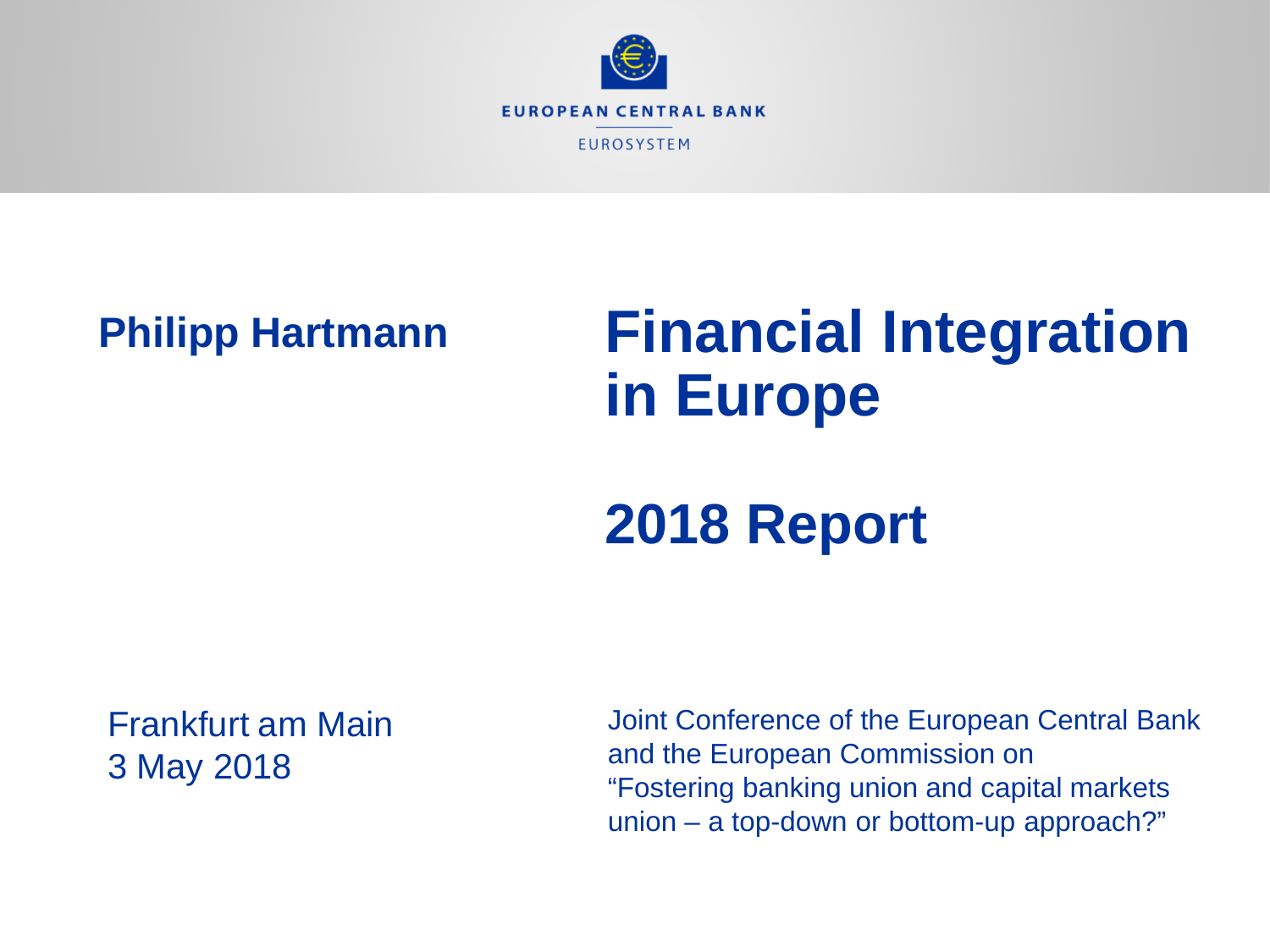#### **Overall Assessment of Financial Integration 1**

## Aggregate post-crisis re-integration trend resumed strongly in prices but not (yet?) in quantities in EA

#### quantity-based financial integration composite indicator price-based financial integration composite indicator 1.00 **OMT and Lehman banking union Brothers announcement default** 0.75 **subprime sovereign crisis crisis** 0.50 **euro introduction**0.25 0.00  $O<sub>1</sub>$  $O<sub>1</sub>$  $O<sub>1</sub>$  $O<sub>1</sub>$  $O<sub>1</sub>$  $O<sub>1</sub>$  $O<sub>1</sub>$  $O<sub>1</sub>$  $O<sub>1</sub>$  $O<sub>1</sub>$  $O<sub>1</sub>$  $O<sub>1</sub>$ 1999 2001 2003 1995 1997 2005 2007 2009 2011 2013 2015 2017

Aggregate financial integration indicators

- Price convergence driven by
	- mainly equity returns
	- also bond yields
	- strengthening, broadening and rather uniform economic recovery
	- Fundamental economic factors play a significant role
- Quantities mildly reduced by crossborder interbank lending (compared to 2015)

*Sources: ECB and ECB calculations (based on Hoffmann, Kremer and Zaharia (2015), Financial integration in Europe through the lens of composite indicators), see Chart A in Key Messages and Charts S5 and S6 in Annex of report*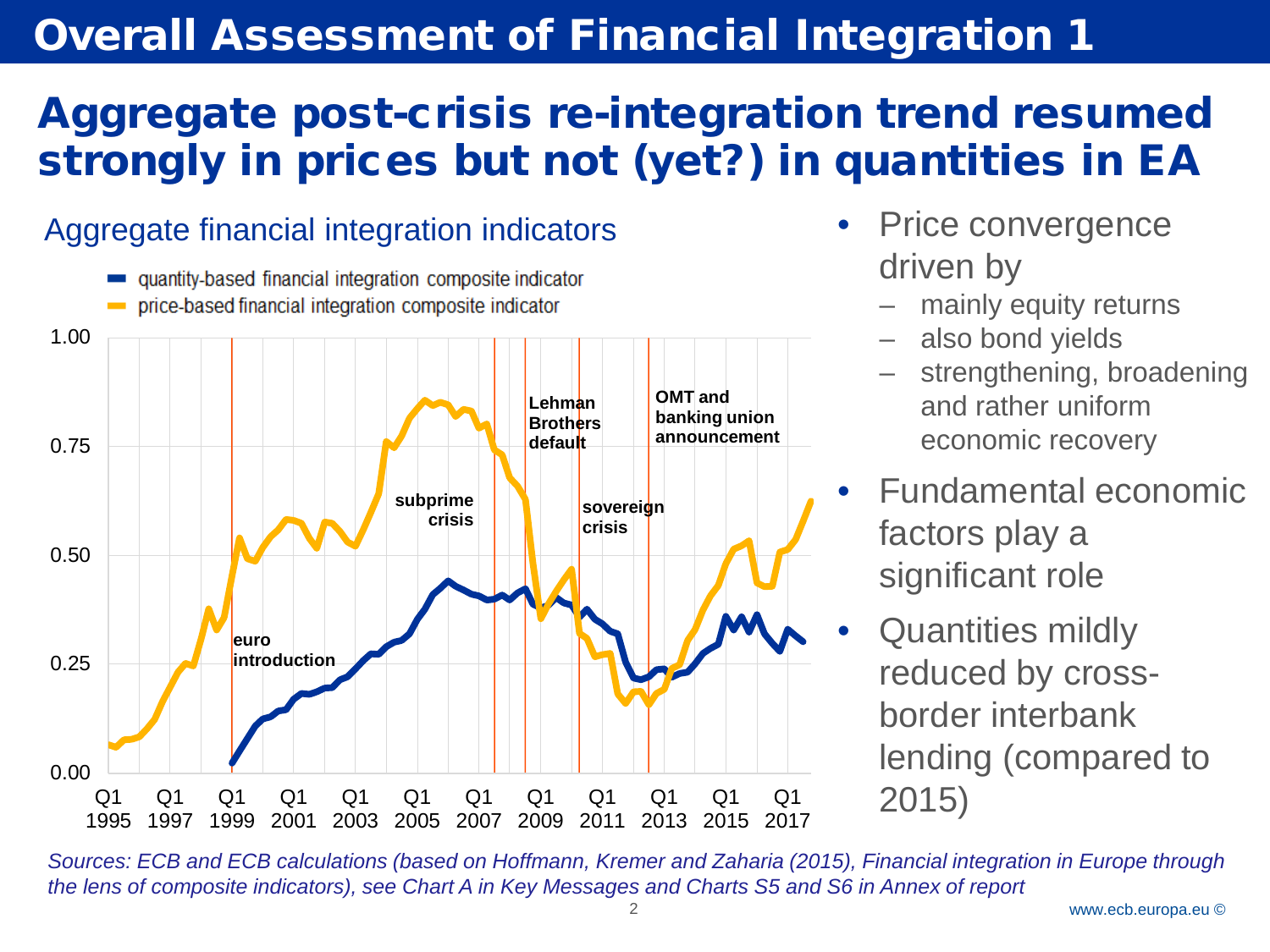#### **Overall Assessment of Financial Integration 2**

## Investment funds (IFs) foster financial integration by helping other investors to diversify across countries

Foreign euro area country shares in corporate bond portfolios



- Direct holdings of banks and insurance corporations and pension funds (ICPFs) are more concentrated than their portfolios taking indirect holdings via UCITS into account
- But new sources of risk and different channels transmitting financial instability associated with the growing popularity of IFs need to be monitored

www.ecb.europa.eu © 3 *Sources: Giuzio and Nicoletti (2018) using ECB SHS and Lipper Investment Management data, see Chart 11 in Special Feature B of report*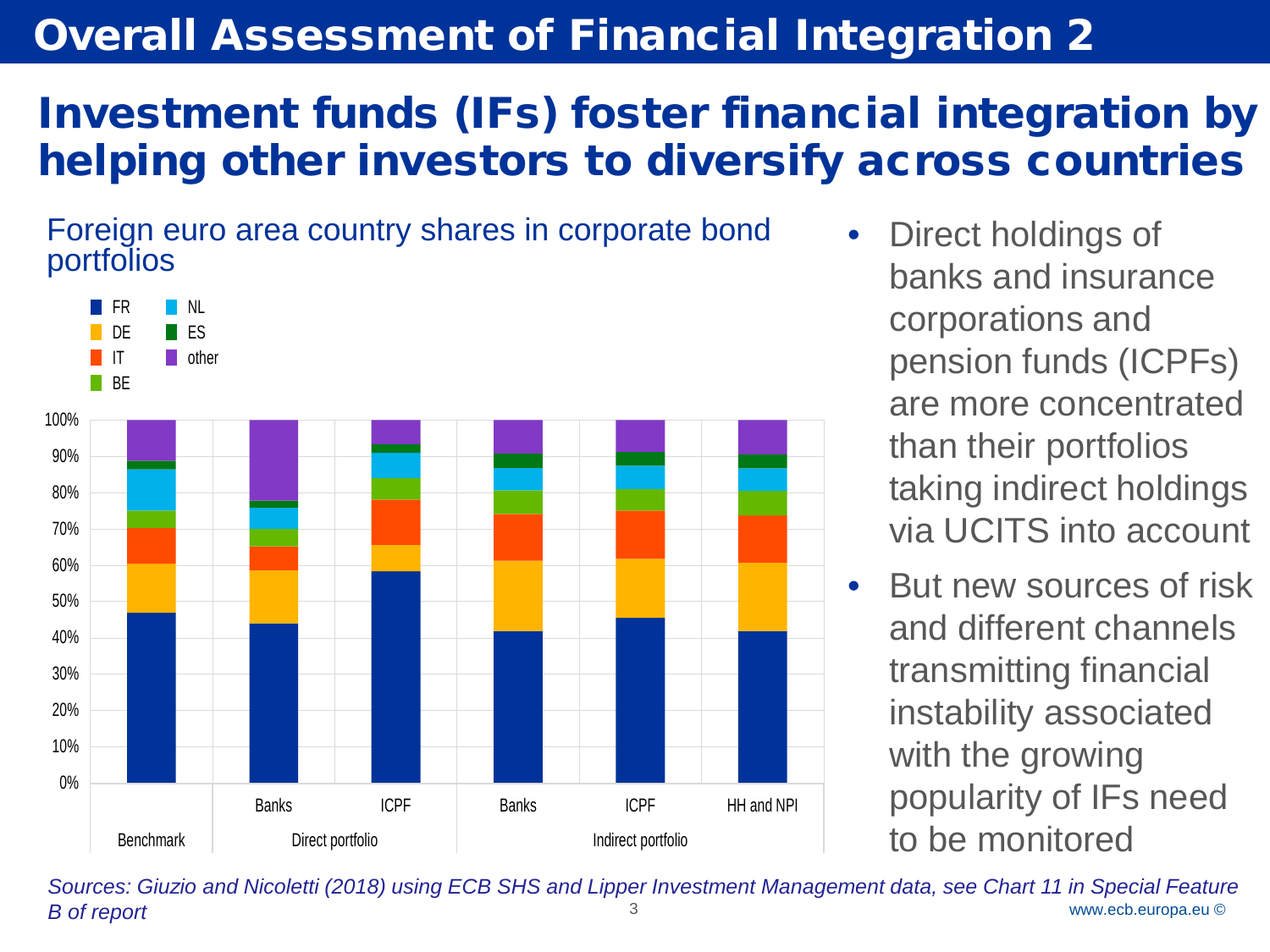#### **Overall Assessment of Financial Integration 3**

#### Euro area financial integration becomes more resilient in several dimensions, but short-term debt

Intra-euro area foreign equity versus foreign debt holdings (fractions)



- Cross-border equity as share of total (left-hand scale)
- Ratio of cross-border equity to debt (right-hand scale)

0.15 0.17

0.19 0.21

0.23

0.25 0.27

0.29 0.31

0.33 0.35

#### Intra-euro area foreign long-term versus short-term debt holdings (LHS mio. EUR)



*Sources: ECB, Eurostat and ECB calculations, see Chart B in Key Messages of report* 

03 04 09 04 09 04 09 04 09 04 09 04 09 04 09 04 09 04 04 04 09 04 09 04 09 04 04 09 04 09 04 09 04 09 04 09 04<br>08 108 109 110 110 110 111 111 111 111 112 113 114 114 115 115 116 116 117 111

www.ecb.europa.eu © • Cross-border private financial risks sharing remains low in the euro area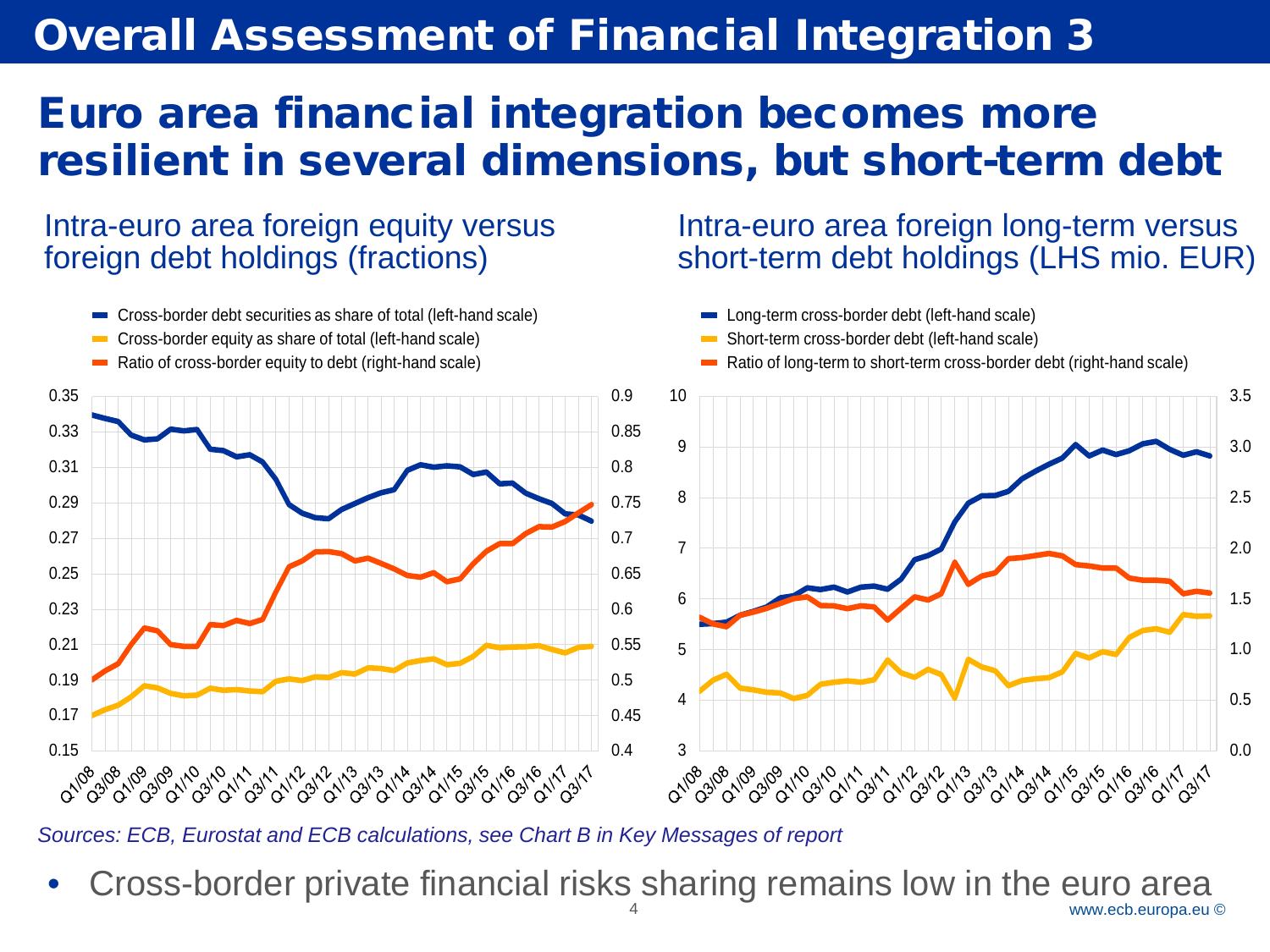## Initiatives to further develop equity markets promise to foster innovation, growth and risk sharing

Sum of equity financing and bank credit versus ratio of the two in the EU-21 (% of GDP)

**Financial development** 



**Financial structure (unweighted)** 

- New empirical literature: financial structure matters
- Evidence for EU-21 in Special Feature A: before the crisis
	- countries with larger equity markets experienced higher firm value-added growth
	- also observed for high-tech and patent-intensive industries
	- driven by labour productivity rather than capital accumulation
- Mature literature: crosscountry holdings of firm claims particularly foster risk sharing
- Potential directions: financial literacy, private pensions and...

*Sources: Kremer and Popov (2018) using World Bank data, see Chart C in Key Messages of report*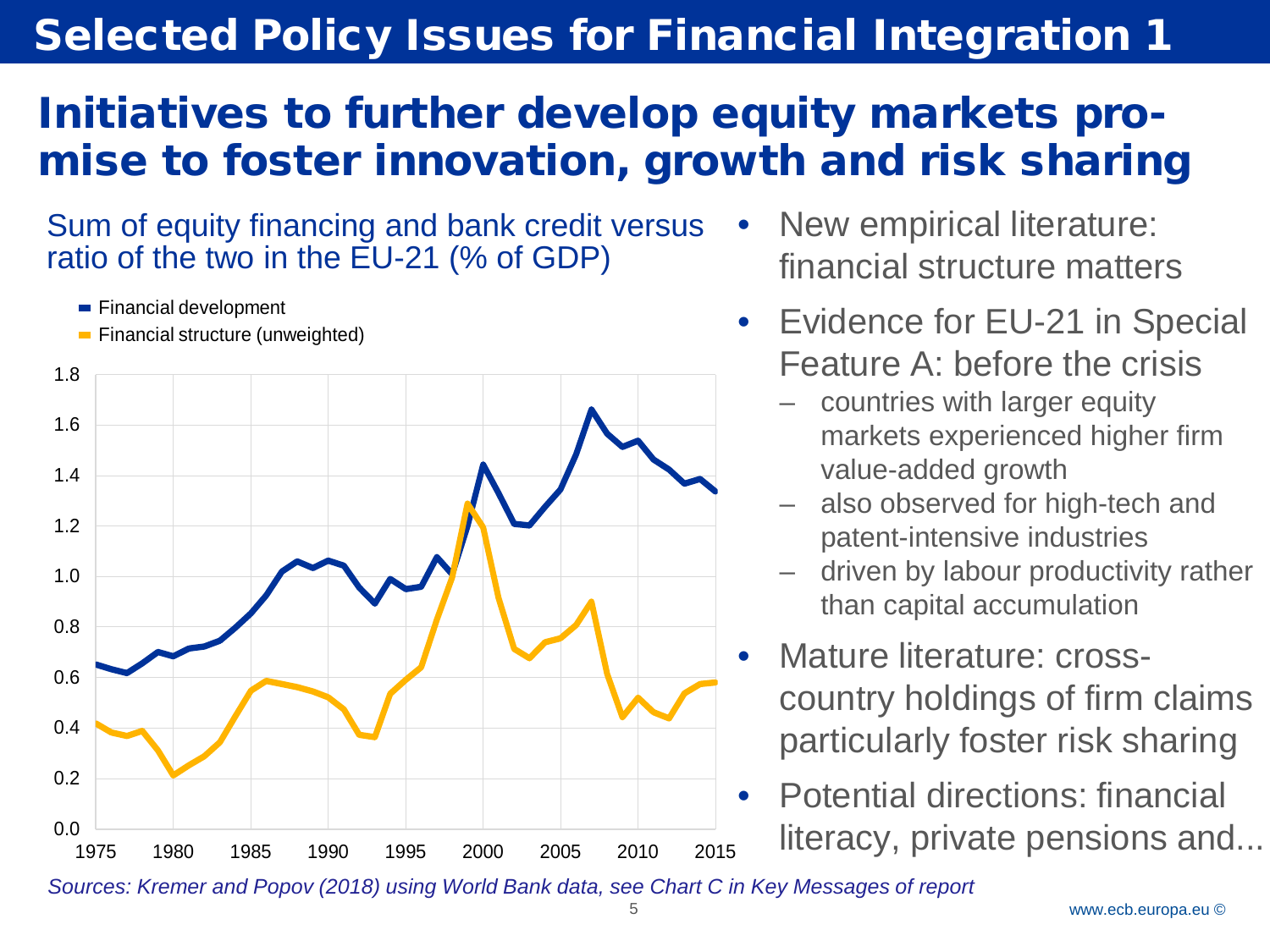## Reorganisation proceedings/creditor participation areas for further improving insolvency frameworks

Euro area cross-country medians and dispersions of strength of insolvency framework subindexes (ranging between 0 and 6)



*World Bank data, see Chart A in Box 1 in Chapter 1 of report 6 Sources: Giovannini, Hartmann, Imbs and Popov (forthcoming) using* 

- Evidence that good insolvency frameworks strengthen risk sharing in the euro area via capital and credit markets
- Reorganisation proceedings or creditor participation not addressed in welcome CMU draft directive in the area
- But also court efficiency needs to improve in some countries
- Out-of-court frameworks helpful where not existing yet
	- Non-binding EU guidelines
	- Formal EU regime
- Banking regulation
	- General depositor preference
	- Harmonisation suppl. capital instr.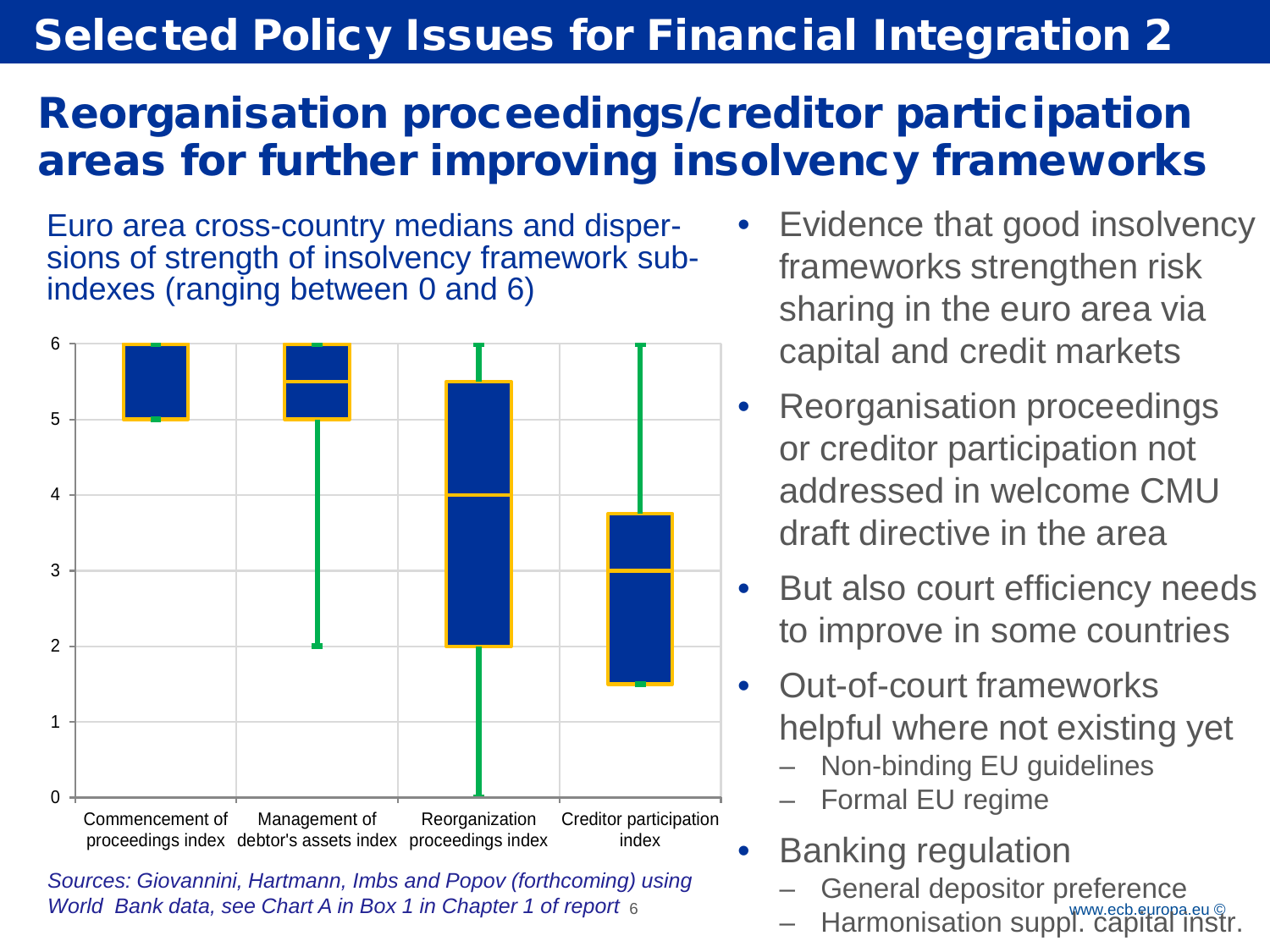## ECB promotes harmonising options and national discretions (O&Ds) and prudent use of waivers

- O&Ds relate to capital, liquidity, large exposures and governance
- Prudent use of waivers fosters banking integration
- Remove impediments to waivers not justified by prudential considerations
- ECB decisions and proposals on cross-border liquidity and capital waivers

|                                  | <b>Liquidity Coverage Ratio</b>                                                                                                     | <b>Capital</b>                                                                                  |
|----------------------------------|-------------------------------------------------------------------------------------------------------------------------------------|-------------------------------------------------------------------------------------------------|
| <b>Status and</b><br>legal basis | Current framework: Art. 8 CRR,<br><b>ECB Guide on O&amp;Ds</b>                                                                      | Not in current framework: ECB<br><b>Opinion on CRR</b>                                          |
| <b>Scope</b>                     | All subsidiaries                                                                                                                    | Subsidiaries not exceeding a<br>significance threshold and 100%<br>owned by guaranteeing parent |
| <b>Prudential</b><br>conditions  | Significant subsidiaries' HQLA at<br>least equal to lower of<br>(a) % required at parent level or<br>(b) 75% of fully phased-in LCR | Floor of 75% of own fund<br>requirements without waiver                                         |
| <b>Review clause</b>             | By 2018                                                                                                                             | Within three years of entry into force                                                          |